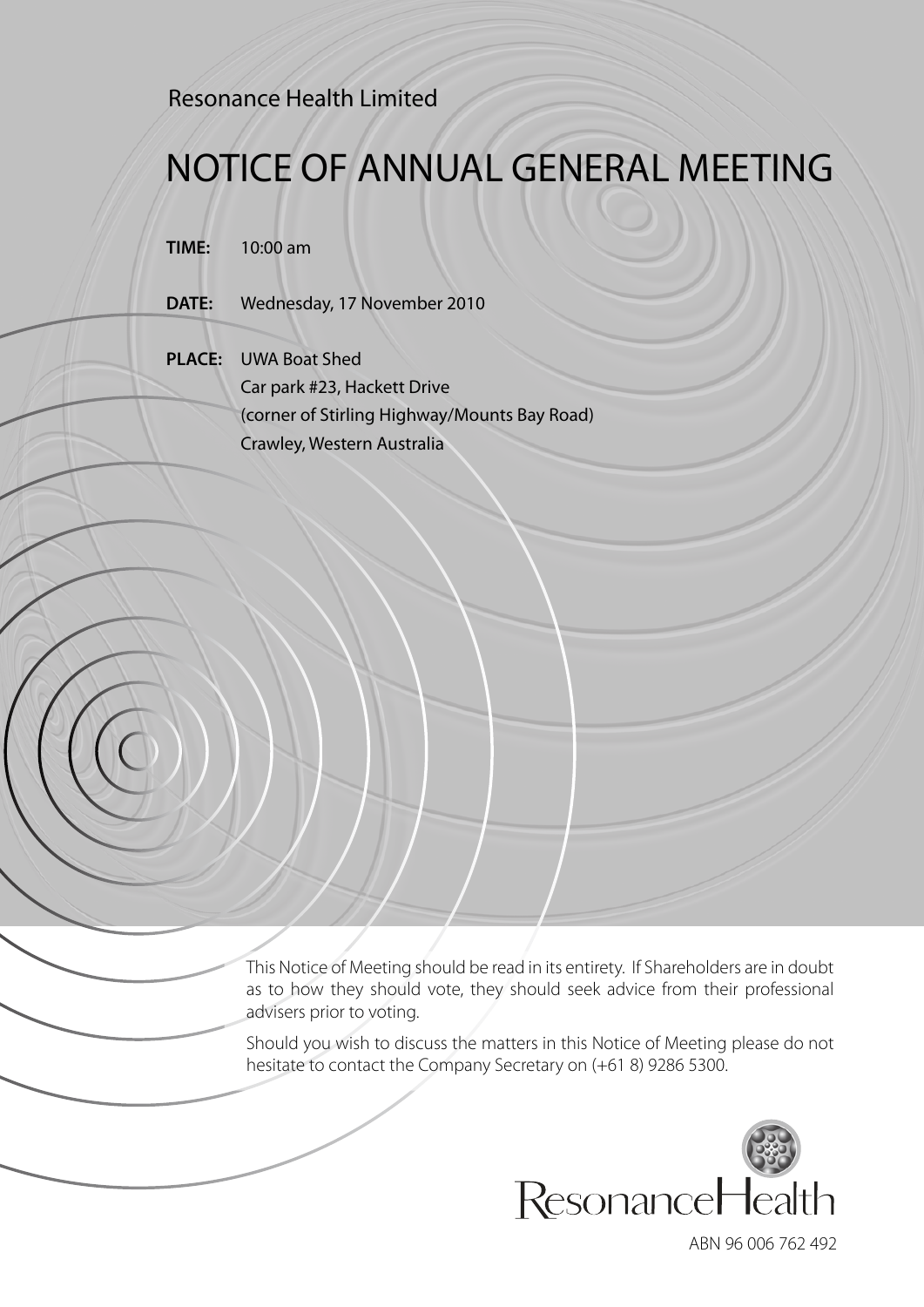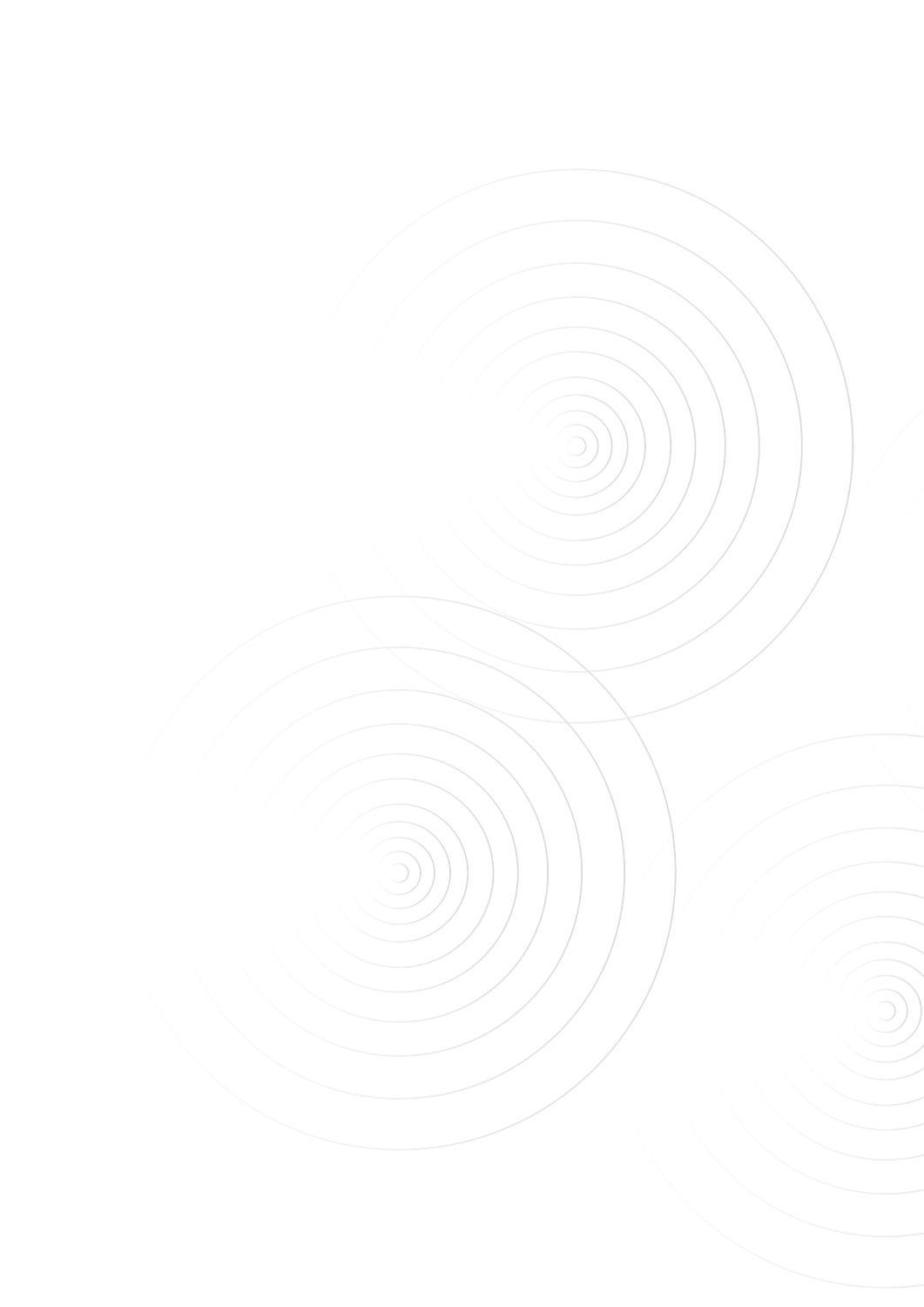# TIME AND PLACE OF MEETING AND HOW TO VOTE

# **VENUE**

The Annual General Meeting of the Shareholders to which this Notice of Meeting relates will be held at 10am (WST) on 17 November 2010 at the UWA Boat Shed on Hackett Drive, Crawley, Western Australia

# **YOUR VOTE IS IMPORTANT**

The business of the Annual General Meeting affects your shareholding and your vote is important.

# **VOTING IN PERSON**

To vote in person, attend the Annual General Meeting on the date and at the place set out above.

# **VOTING BY PROXY**

To vote by proxy, please complete and sign the enclosed Proxy Form and return by:

- (a) post to Advanced Share Registry Services, PO Box 1156, Nedlands, WA 6909; or
- (b) facsimile to the Advanced Share Registry Services on facsimile number (+61 8) 9389 7871; or
- (c) email to the Company at evao@resonancehealth.com

so that it is received not later than close of business Perth time on Monday 15 November 2010.

# **Proxy Forms received later than this time will be invalid.**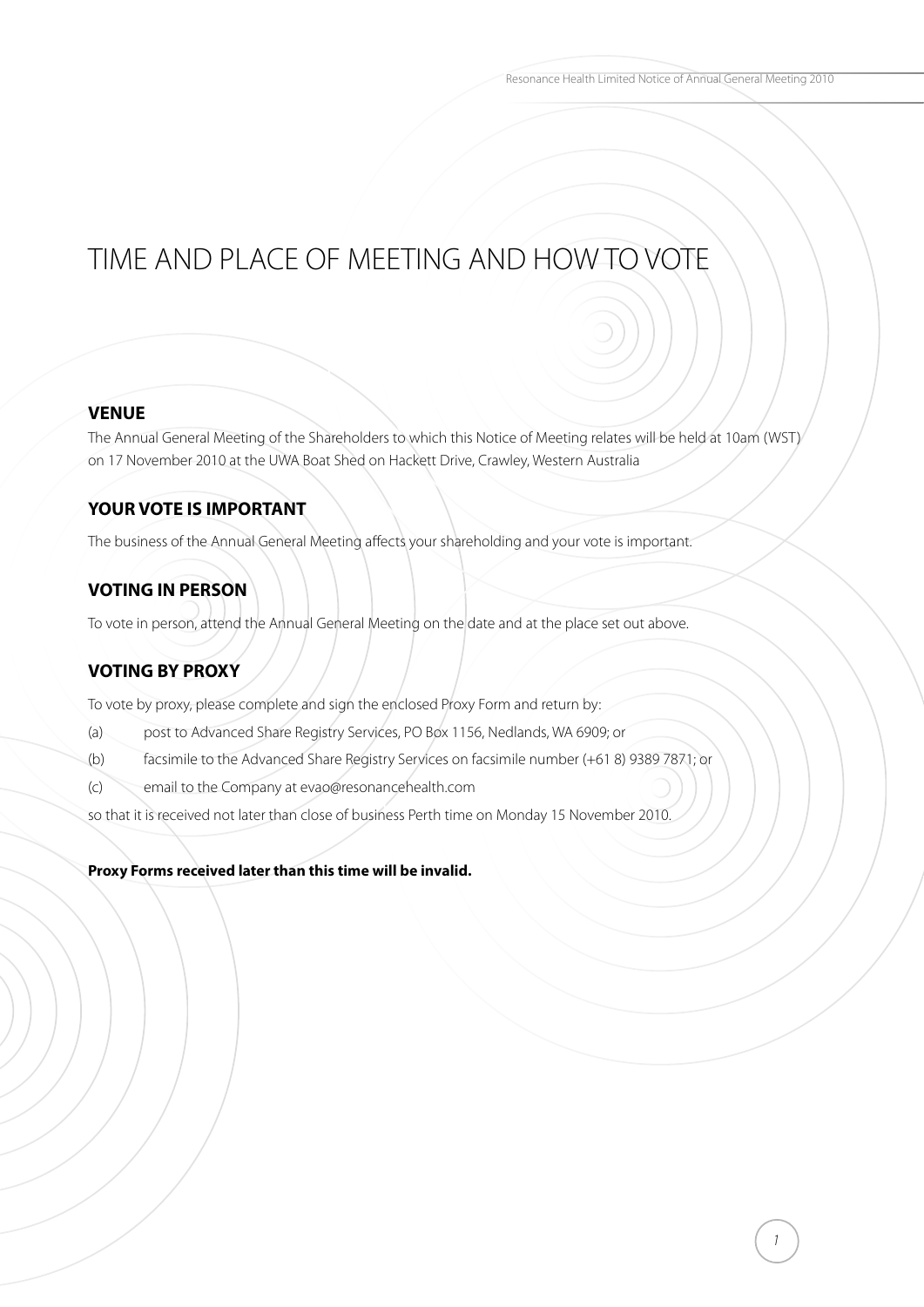# Notice of Annual General Meeting

Notice is hereby given that the Annual General Meeting (AGM) of Shareholders of Resonance Health Limited will be held at 10:00am on Wednesday 17 November 2010 at the UWA Boat Shed on Hackett Drive, Crawley, Western Australia.

The Explanatory Statement to this Notice of Meeting provides additional information on matters to be considered at the Annual General Meeting. The Explanatory Statement and the Proxy Form are part of this Notice of Meeting.

The Directors have determined that pursuant to Regulation 7.11.37 of the Corporations Regulations 2001 (Cth) that the persons eligible to vote at the AGM are those who are registered Shareholders at close of business Perth time on Monday 15 November 2010.

# **AGENDA \_\_\_\_\_\_\_\_\_\_\_\_\_\_\_\_\_\_\_\_\_\_\_\_\_\_\_\_\_\_\_\_\_\_\_\_\_\_\_\_\_\_\_\_\_\_\_\_\_\_\_\_\_\_\_\_\_\_\_\_\_\_\_\_\_\_\_\_\_\_\_\_\_\_\_\_\_\_\_\_\_\_\_\_\_\_\_\_\_\_\_\_\_\_\_\_\_\_\_\_\_\_\_\_\_\_\_\_\_\_\_\_\_\_\_\_\_\_\_\_\_\_\_\_\_\_\_\_\_\_\_\_\_**

### **Reports and Accounts**

To receive the Financial Report of the Company for the year ended 30 June 2010, together with the Directors' Report, the Remuneration Report and the Auditor's Report.

### **Ordinary Business**

### **Resolution 1 – Adoption of Remuneration Report (non-binding)**

To consider and if thought fit to pass with or without amendment, the following resolution as a non-binding resolution:

*"That, for the purposes of Section 250R(2) of the Corporations Act 2001 (Cth) and for all other purposes, the Company adopts the Remuneration Report as contained in the Company's Annual Financial Report for the year ended 30 June 2010."*

**Short Explanation:** The Corporations Act provides that a resolution on the remuneration report must be put to vote at a listed company's AGM. The vote on Resolution 1 is advisory only and does not bind the Directors or the Company.

# **Resolution 2 – Re-election of Dr Martin Blake**

To consider, and if thought fit, to pass, with or without amendment, the following resolution as an ordinary resolution:

*"That, Dr Martin Blake, being a Director, retires by rotation in accordance with Clause 13.2 of the Constitution, and being eligible, is hereby re-elected as a Director."*

# **Resolution 3 – Approval to Issue Shares to the Managing Director**

To consider, and if thought fit, to pass, with or without amendment, the following resolution as an ordinary resolution:

*"That, for the purposes of Listing Rule 10.11 of the Listing Rules of the Australian Securities Exchange and for all other purposes, shareholders approve the allotment and issue of that number of fully paid ordinary shares to Liza Dunne that is equal to \$10,000 divided by the volume weighted average price of the Company's shares as traded on ASX over the 20 trading days prior to the date of issue of the shares on the terms set out in the Explanatory Statement accompanying this Notice."*

**Voting Exclusion:** The Company will disregard any votes cast on this resolution by Liza Dunne (or her nominee) and any of her associates. However, the Company need not disregard a vote if it is cast by a person as a proxy for a person who is entitled to vote in accordance with the directions on the proxy form or it is cast by the person chairing the meeting as proxy for a person who is entitled to vote, in accordance with a direction on the proxy form to vote as the proxy decides.

By Order of the Board

mally Eva O'Malley

Company Secretary Date 13 October 2010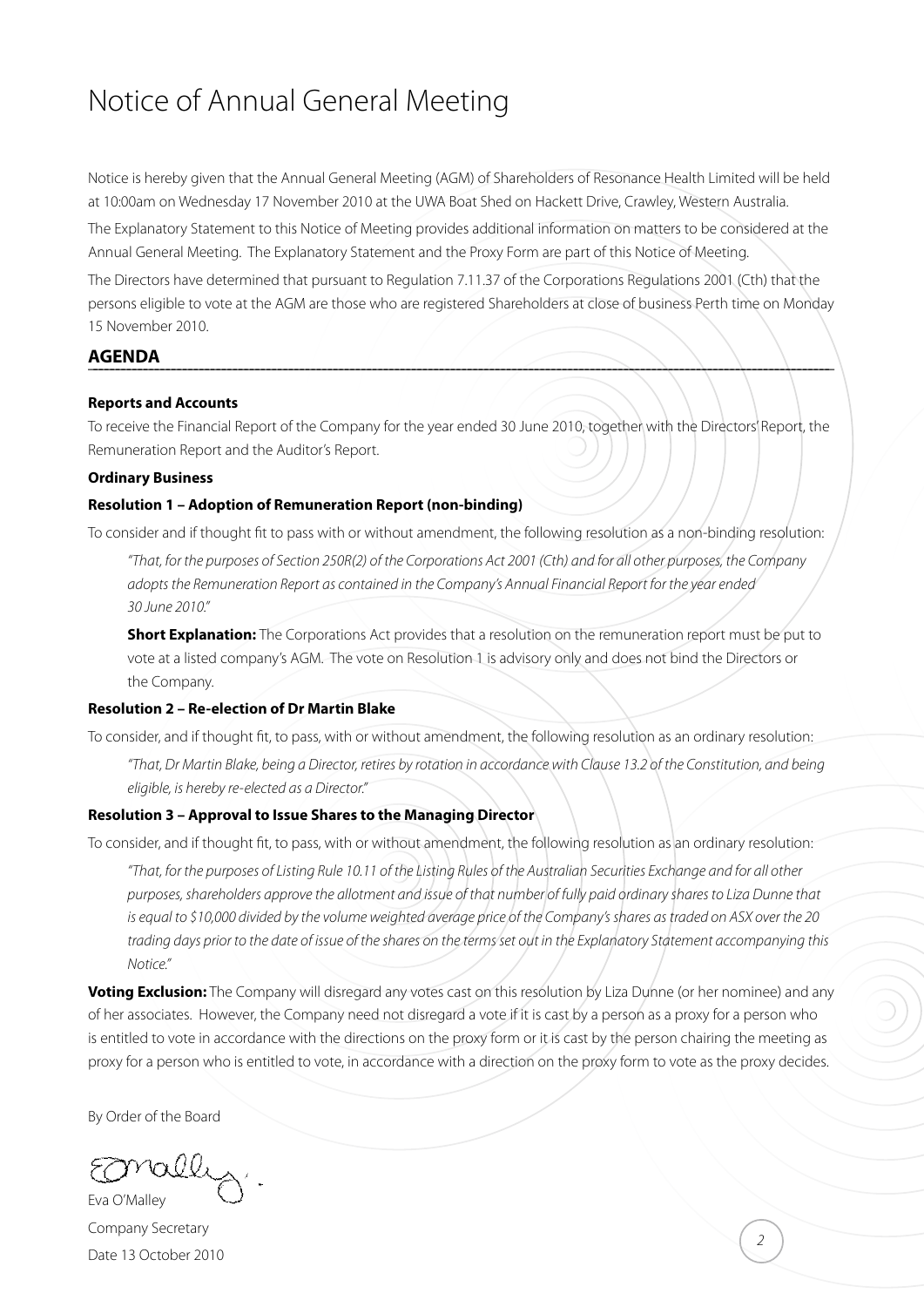# Explanatory Statement

### **Financial Statements and Reports**

In accordance with the Constitution, the business of the Annual General Meeting will include receipt and consideration of the Annual Financial Report of the Company for the financial year ended 30 June 2010 together with the Declaration of the Directors, the Directors' Report, the Remuneration Report and the Auditor's Report.

The Company will not provide a hard copy of the Company's Annual Financial Report to Shareholders unless specifically requested to do so. The Company's Annual Financial Report is on its website at http://www.resonancehealth.com

# **Resolution 1 - Adoption of Remuneration Report**

In accordance with Section 250R(2) of the Corporations Act, the Company submits to Shareholders for consideration and adoption of the Remuneration Report. The vote on Resolution 1 is advisory only and does not bind the Directors or the Company.

The Remuneration Report, set out in the Company's 2010 Annual Report from page 10 to 12, includes all of the information required by Section 300A of the Corporations Act, including:

- (a) board policy for determining, or in relation to, the nature and amount (or value, as appropriate) of remuneration of directors, secretaries and senior managers of the Company;
- (b) discussion of the relationship between such policy and the Company's performance; and
- (c) the prescribed details in relation to the remuneration of each Director and certain executives.

A reasonable opportunity will be provided for discussion of the Remuneration Report at the AGM.

The Directors recommend Shareholders vote in favour of this resolution. The Chairman intends to vote undirected proxies in favour of this resolution.

# **Resolution 2 – Re-election of Dr Martin Blake**

Clause 13.2 of the Constitution provides that a Director of the Company, (except a Managing Director) must not hold office (without re-election) past the third AGM following the director's appointment or three years, whichever is longer. A retiring Director is eligible for re-election. An election of Directors shall take place each year.

Dr Martin Blake, retiring at this AGM, seeks re-election in accordance with Clause 13.2 of the Constitution. Details regarding the Directors are set out in the Company's 2010 Annual Report.

The Directors, other than the retiring Director who abstains from making any recommendation, recommend Shareholders vote in favour of this resolution. The Chairman intends to vote undirected proxies in favour of this resolution.

# **Resolution 3 – Approval to Issue Shares to the Managing Director**

The Company wishes to issue shares to Liza Dunne to a value that is equal to \$10,000 divided by the volume weighted average price of the Company's shares as traded on ASX over the 20 trading days prior to the date of issue of the shares. Resolution 3 seeks Shareholder approval pursuant to ASX Listing Rule 10.11 for the issue of these shares.

Shareholder approval is not being sought under the related party provisions of the Corporations Act because the independent directors consider that the issue falls within either the arm's length exemption in Section 210 of the Corporations Act or the reasonable remuneration exemption in Section 211 of the Corporations Act.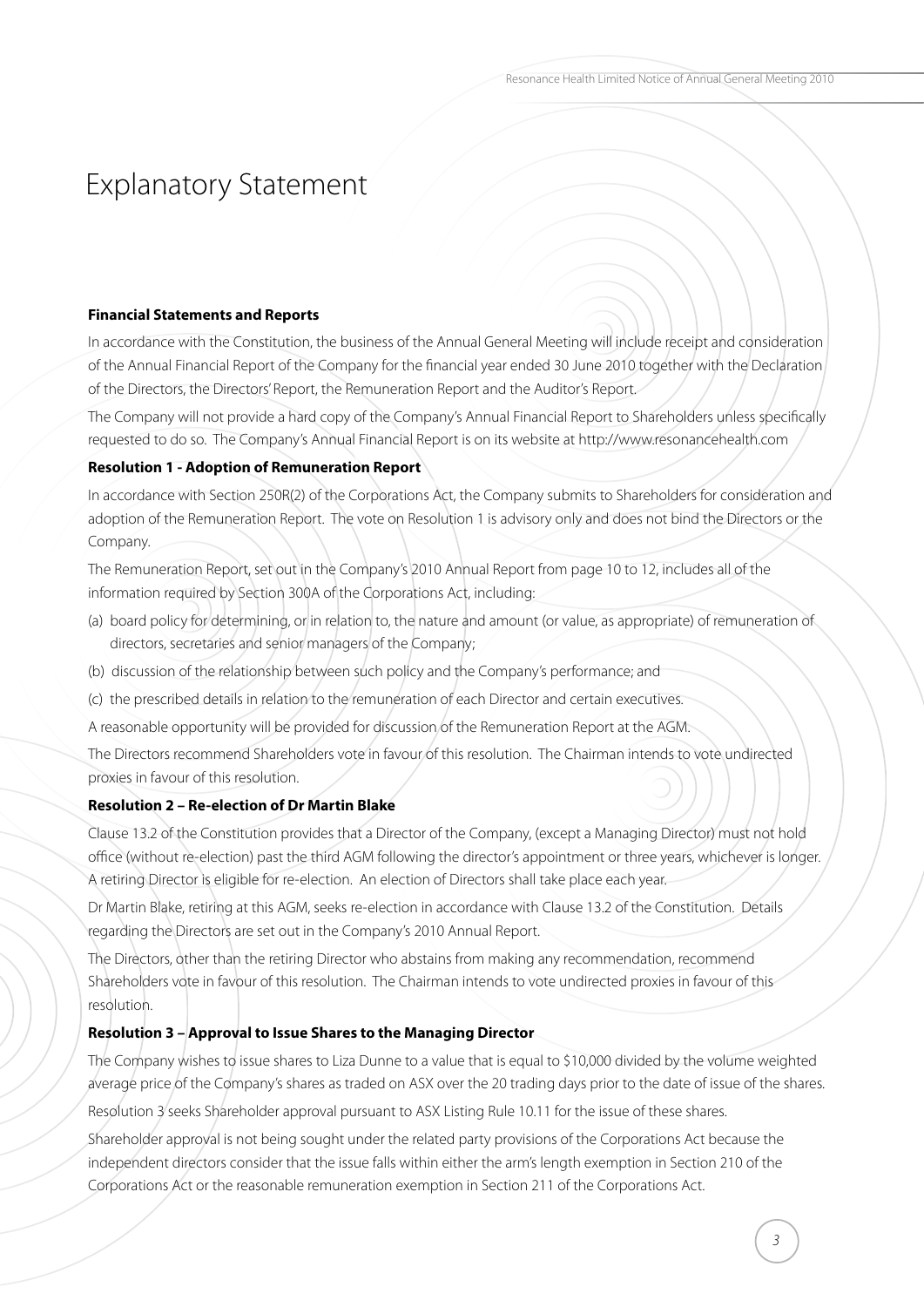# Explanatory Statement (continued)

ASX Listing Rule 10.11 requires shareholder approval to be obtained where an entity issues, or agrees to issue, securities to a related party, or a person whose relationship with the entity or a related party is, in ASX's opinion, such that approval should be obtained unless an exception in ASX Listing Rule 10.12 applies. Liza Dunne is a related party of the Company by virtue of being a director.

Approval pursuant to ASX Listing Rule 7.1 is not required in order to issue the shares under Resolution 3 as approval is being obtained under ASX Listing Rule 10.11. Accordingly, the issue of the shares will not be included in the 15% calculation of the Company's annual placement capacity pursuant to ASX Listing Rule 7.1.

Pursuant to and in accordance with ASX Listing Rule 10.13, the following information is provided in relation to the Share Ratification:

- (a) the issue price of the shares is nil;
- (b) the number of shares to be issued will be equal to \$10,000 divided by the volume weighted average price of the Company's shares as traded on ASX over the 20 trading days prior to the date of issue of the shares (VWAP) (for example if the VWAP is 1.5 cents per Share then 666,666 Shares will be issued to Liza Dunne pursuant to Resolution 3);
- (c) the shares issued will be fully paid ordinary shares in the capital of the Company issued on the same terms and conditions as the Company's existing shares;
- (d) the shares will be allotted and issued to Liza Dunne (or her nominee);
- (e) the shares will be issued no later than one month after the date of the meeting (or such later date as permitted by any ASX waiver or modification of the ASX Listing Rules) and it is anticipated the shares will be issued on one date; and
- (f) there will be no funds raised from the issue as the shares will be issued in recognition of past services by Liza Dunne for the Company.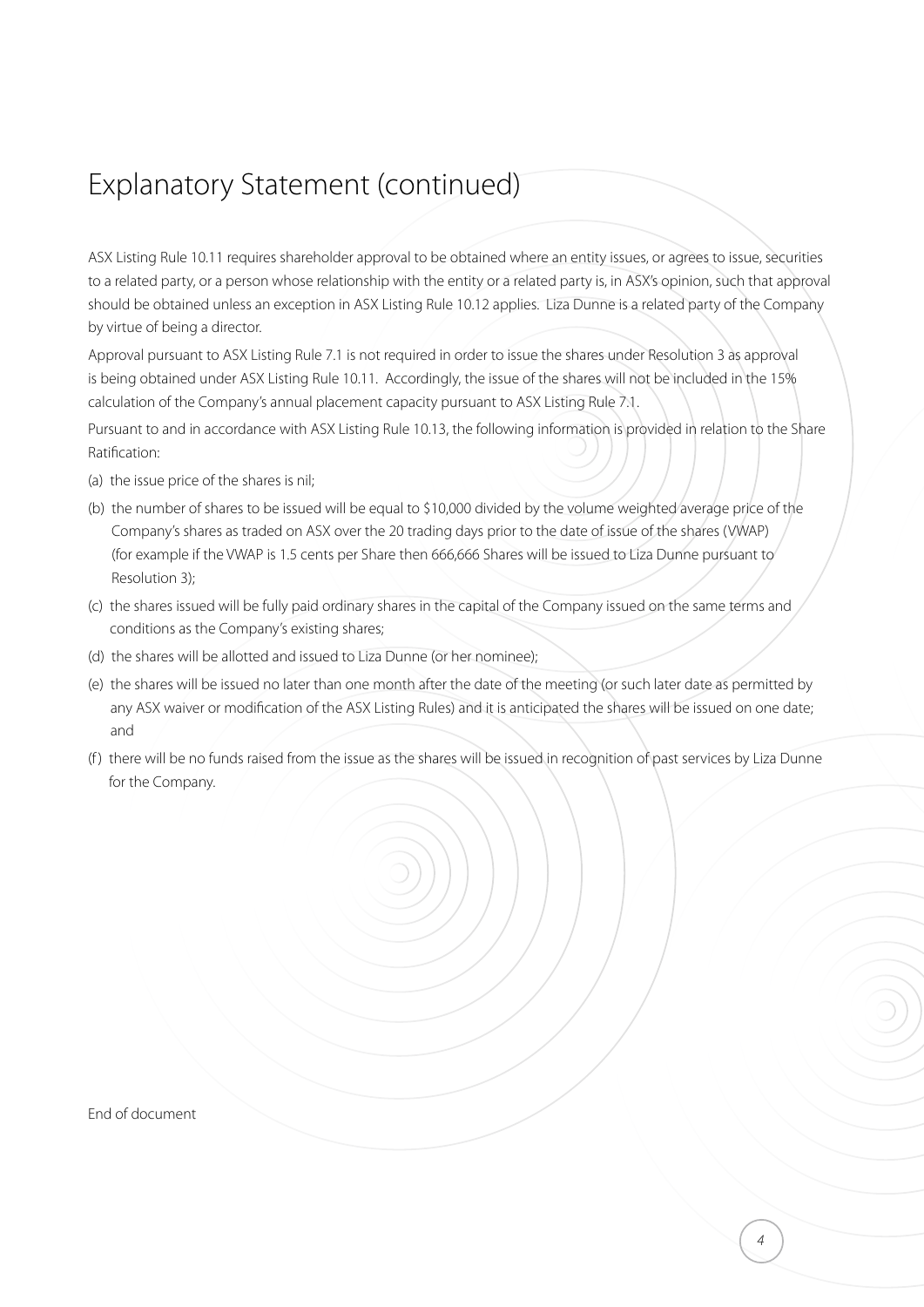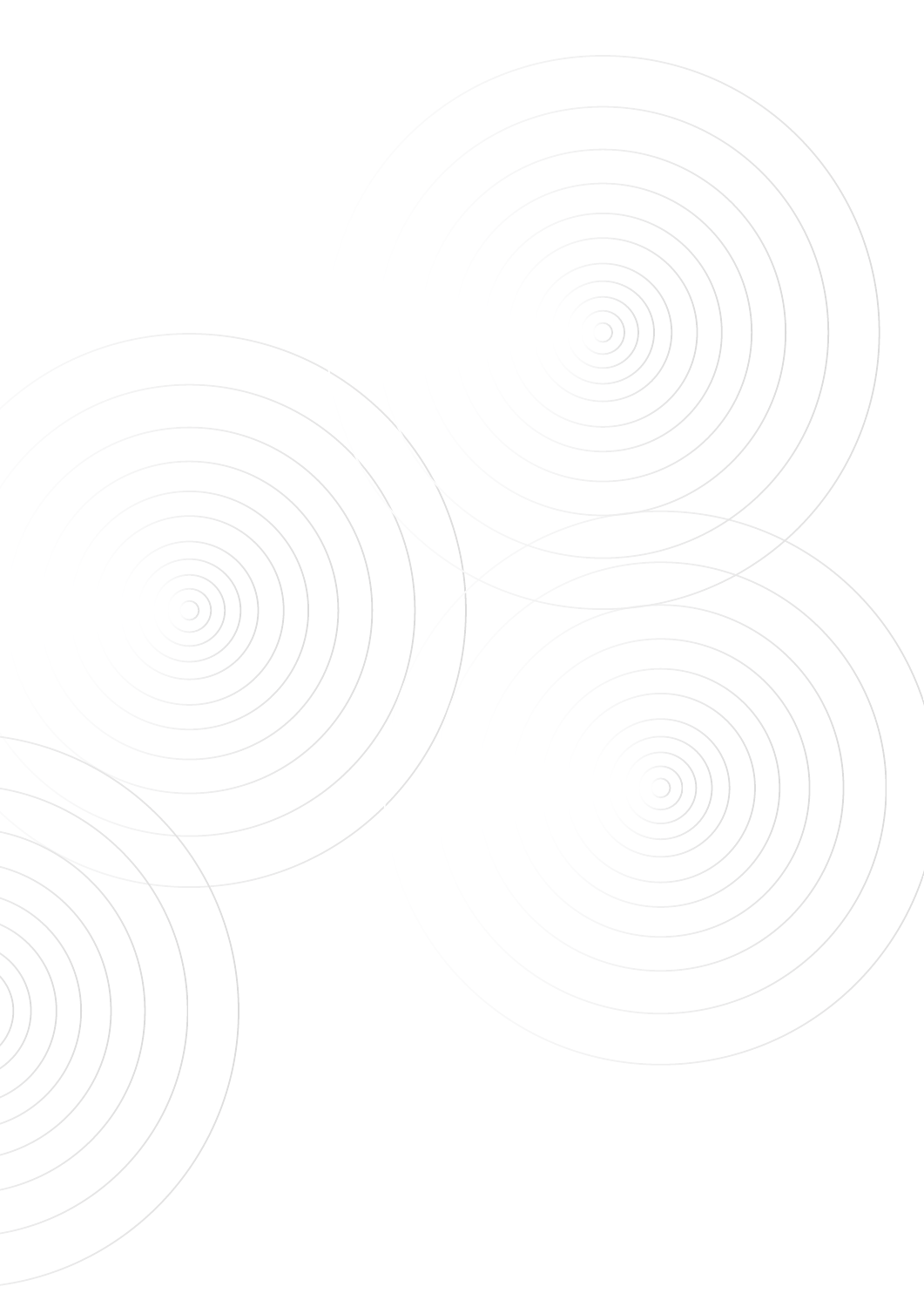# ResonanceHealth

1st Floor, 216 Stirling Highway CLAREMONT WA 6010 Australia

Telephone: 61 8 9286 5300 Facsimile: 61 8 9286 1179

# Postal address

PO Box 1135 NEDLANDS WA 6909 Australia

Website and e-mail address

www.resonancehealth.com Email: info@ferriscan.com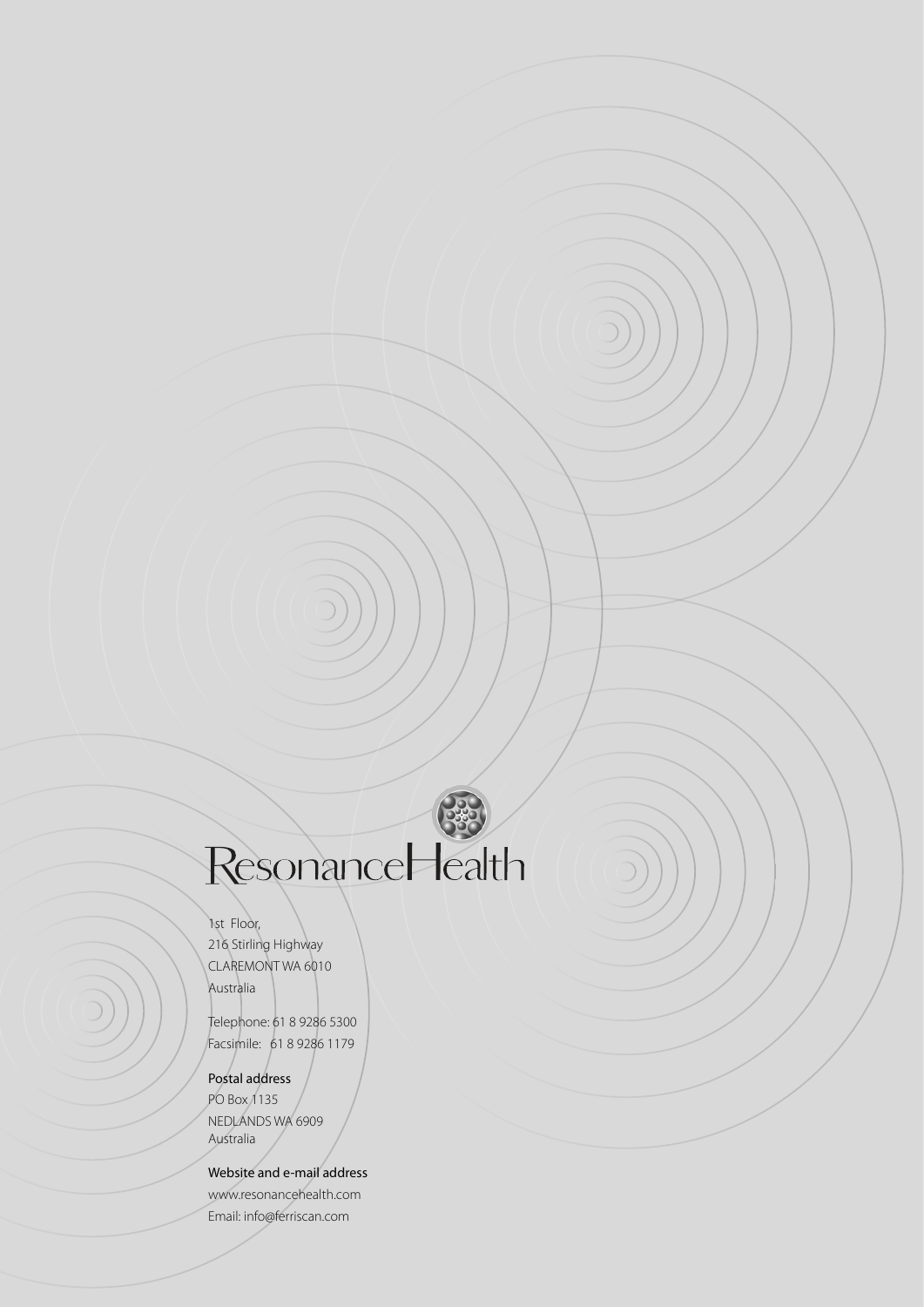# **PROXY FORM APPOINTMENT OF PROXY**

|                               | ANNUAL GENERAL MEETING                                                                                                                                                                                                                                                                                                                                                                                                                                                                                                                                                                                                                                                                                                                                                                                                                                                                                                                                                                                                                                                                                    |                                                                                                                 |            |                                                       |                |
|-------------------------------|-----------------------------------------------------------------------------------------------------------------------------------------------------------------------------------------------------------------------------------------------------------------------------------------------------------------------------------------------------------------------------------------------------------------------------------------------------------------------------------------------------------------------------------------------------------------------------------------------------------------------------------------------------------------------------------------------------------------------------------------------------------------------------------------------------------------------------------------------------------------------------------------------------------------------------------------------------------------------------------------------------------------------------------------------------------------------------------------------------------|-----------------------------------------------------------------------------------------------------------------|------------|-------------------------------------------------------|----------------|
| I/We                          | (name)                                                                                                                                                                                                                                                                                                                                                                                                                                                                                                                                                                                                                                                                                                                                                                                                                                                                                                                                                                                                                                                                                                    |                                                                                                                 |            |                                                       |                |
| оf                            | (address)                                                                                                                                                                                                                                                                                                                                                                                                                                                                                                                                                                                                                                                                                                                                                                                                                                                                                                                                                                                                                                                                                                 |                                                                                                                 |            |                                                       |                |
|                               |                                                                                                                                                                                                                                                                                                                                                                                                                                                                                                                                                                                                                                                                                                                                                                                                                                                                                                                                                                                                                                                                                                           | being a Member of Resonance Health Limited entitled to attend and vote at the<br>Annual General Meeting, hereby |            |                                                       |                |
| Appoint                       |                                                                                                                                                                                                                                                                                                                                                                                                                                                                                                                                                                                                                                                                                                                                                                                                                                                                                                                                                                                                                                                                                                           |                                                                                                                 |            |                                                       |                |
|                               |                                                                                                                                                                                                                                                                                                                                                                                                                                                                                                                                                                                                                                                                                                                                                                                                                                                                                                                                                                                                                                                                                                           | Name of proxy                                                                                                   |            |                                                       |                |
| OR                            |                                                                                                                                                                                                                                                                                                                                                                                                                                                                                                                                                                                                                                                                                                                                                                                                                                                                                                                                                                                                                                                                                                           |                                                                                                                 |            | the Chair of the Annual General Meeting as your proxy |                |
| <b>OR</b>                     | General Meeting to be held at 10.00am (Perth time), on 17 November 2010 at the UWA Boat Shed, Hackett Drive, Crawley,<br>Western Australia and at any adjournment thereof.<br>If no directions are given, the Chair will vote in favour of all the Resolutions.<br>If the Chair of the Annual General Meeting is appointed as your proxy, or may be appointed by default, and you do<br>not wish to direct your proxy how to vote as your proxy in respect of Resolution 3, please place a mark in the box.<br>By marking this box, you acknowledge that the Chair of the Annual General Meeting may exercise your proxy even if he<br>has an interest in the outcome of Resolution 3 and that the votes cast by the Chair of the Annual General Meeting for<br>Resolution 3 other than as proxy holder will be disregarded because of that interest. If you do not mark this box, and you<br>have not directed your proxy how to vote, the Chair will not cast your vote on Resolution 3 and your votes will not be<br>counted in calculating the required majority if a poll is called on Resolution 3. |                                                                                                                 |            |                                                       |                |
|                               | <b>Voting on Business of the Annual General Meeting</b>                                                                                                                                                                                                                                                                                                                                                                                                                                                                                                                                                                                                                                                                                                                                                                                                                                                                                                                                                                                                                                                   |                                                                                                                 | <b>FOR</b> | <b>AGAINST</b>                                        | <b>ABSTAIN</b> |
| Resolution 1                  | Adoption of Remuneration Report                                                                                                                                                                                                                                                                                                                                                                                                                                                                                                                                                                                                                                                                                                                                                                                                                                                                                                                                                                                                                                                                           |                                                                                                                 |            |                                                       |                |
| Resolution 2                  | Re-election of Dr Martin Blake                                                                                                                                                                                                                                                                                                                                                                                                                                                                                                                                                                                                                                                                                                                                                                                                                                                                                                                                                                                                                                                                            |                                                                                                                 |            |                                                       |                |
| Resolution 3                  |                                                                                                                                                                                                                                                                                                                                                                                                                                                                                                                                                                                                                                                                                                                                                                                                                                                                                                                                                                                                                                                                                                           | Issue of Shares to the Managing Director                                                                        |            |                                                       |                |
|                               | Please note: If you mark the abstain box for a particular Resolution, you are directing your proxy not to vote on that<br>Resolution on a show of hands or on a poll and your votes will not be counted in computing the required majority on a poll                                                                                                                                                                                                                                                                                                                                                                                                                                                                                                                                                                                                                                                                                                                                                                                                                                                      |                                                                                                                 |            |                                                       |                |
|                               | <b>Signature of Member(s):</b>                                                                                                                                                                                                                                                                                                                                                                                                                                                                                                                                                                                                                                                                                                                                                                                                                                                                                                                                                                                                                                                                            |                                                                                                                 |            | Date:                                                 |                |
| <b>Individual or Member 1</b> |                                                                                                                                                                                                                                                                                                                                                                                                                                                                                                                                                                                                                                                                                                                                                                                                                                                                                                                                                                                                                                                                                                           | <b>Member 2</b>                                                                                                 |            | <b>Member 3</b>                                       |                |
|                               |                                                                                                                                                                                                                                                                                                                                                                                                                                                                                                                                                                                                                                                                                                                                                                                                                                                                                                                                                                                                                                                                                                           |                                                                                                                 |            |                                                       |                |
|                               | <b>Sole Director / Company Secretary</b>                                                                                                                                                                                                                                                                                                                                                                                                                                                                                                                                                                                                                                                                                                                                                                                                                                                                                                                                                                                                                                                                  | <b>Director</b>                                                                                                 |            | <b>Director / Company Secretary</b>                   |                |
| Contact Name:                 | Please return this Proxy Form to Advanced Share Registry Services, 150 Stirling Highway, Nedlands WA 6009 or fax to<br>(+61 8) 9389 7871 by close of business Perth time on Monday 15 November 2010.                                                                                                                                                                                                                                                                                                                                                                                                                                                                                                                                                                                                                                                                                                                                                                                                                                                                                                      |                                                                                                                 |            | Contact Ph (daytime): ______________                  |                |